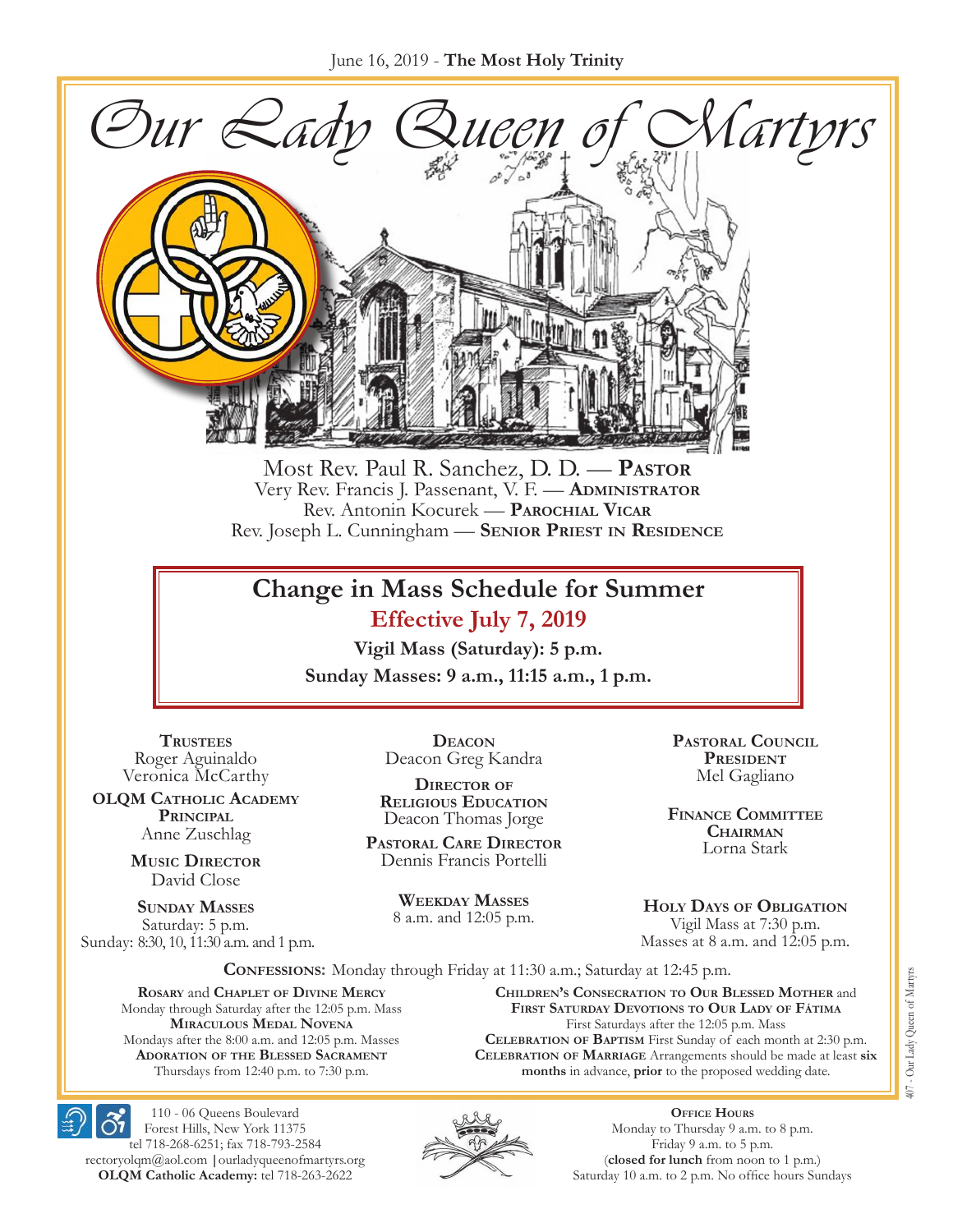#### **Our Lady Queen of Martyrs** - Forest Hills, New York

## **Masses for the Week**

*Saturday, June 15* **8 a.m.** Zaida Iveth Rivera **12:05 p.m***.* Benjamin Soriano **5 p.m.** Robert Peter Ballerini

*Sunday, June 16* **10 a.m. Family Mass celebrated for the parishioners of Our Lady Queen of Martyrs**

*Children's Liturgy of the Word* 

*Monday, June 17* **8 a.m.** John Keck **12:05 p.m.** Joanne Ferolie

*Tuesday, June 18* **8 a.m.** John Garrett **12:05 p.m***.* Salvatore Grosso

*Wednesday, June 19* **Saint Romuald 8 a.m.** Patricia Anne Kierman **12:05 p.m.** Atallah Cassis

> *Thursday, June 20* **8 a.m.** Yolanda Simon **12:05 p.m.** James Rex

*Friday, June 21* **Saint Aloysius Gonzaga 8 a.m.** Marie England **12:05 p.m***.* Isabelle Spaulding

*Saturday, June 22* **Saint Paulinus of Nola Saints John Fisher and Thomas More 8 a.m.** Carol Ellis **12:05 p.m***.* Vertulia, Leon, and Lionel Lubin **5 p.m.** Tia Maria and Abuela Aida Puerto

# **Remember Our Sick**

Blanche Aeppli, Svetiana Abramova, Augusto F. Alvarez, Daniel Alvarez, Alexander Berardino, Fr. Bob Blauvelt, Mark Bradley, Luis Fernando Cardenas, Augustine Cisneros, Maria Comacho, Mary Ann Cornell, Irene Cucurella, Tracy Cuva, Joan Donnelly, Norman Doucette, Baby Luka Dudashvili, Lidia Flores, Daniel Garcia Sr., Anne Gorin, Stephanie Feldman, Alice Fromer, Gaye Fruscione, Pat Gmerek, Alex Guttierez, Ann Harding, Sean Harrison, Robert Heyer, René Hojilla, Henry Johnson, Lynne Keeley, Jacqueline Lisandrelli, Carmen Leon Marin, Liz Maryon, Artur Mavashev, Louie Mavashev, Marina Mavashev, Veronica Nissan, Maria Ojeda, Richard O'Keeffe, Connie Panaralla, Clara Patoff, Grace Plank, Maureen Piatt, Nancy Piotrowski, Veronica Pulanski, Nora Radocea, Scott Salbo, Dr. Anthony Sarro, Scaturro family, Steven Strumpf, Chris Townley, Maria Viesta, Gail Whelan, Brittany Zaita—**and all parishioners currently in nursing homes, hospitals or confined to their homes**

## **Main Events of the Week**

*Sunday, June 16* **We ♥ Dads**

*Monday, June 17* **7 p.m.,** *rectory:* **Bereavement Support Group meeting** *(See the summer schedule announcement on p. 5)*

> *Tuesday, June 18* **7:30 p.m.,** *choir loft:* **Choir Rehearsal** *(last rehearsal before summer break)*

> *Thursday, June 20* **10:30 a.m.,** *nursing home:*  **Forest View Nursing Home Mass**

**After 12:05 p.m. Mass,** *church:*  **Exposition and Adoration of the Blessed Sacrament**

**7:30 p.m.** *church:* **Benediction**

*Friday, June 21* **7:30 p.m.,** *rectory (enter through glass door off 72nd Road):* **Charismatic Prayer Group meeting** *(Join the prayer group's July 13th pilgrimage. See p. 5)*

*Saturday, June 22* **3 p.m.,** *church:* **Wedding Michelle Piero Sonntag / Eric P. Sonntag**

*Next Sunday, June 23*

**9 a.m. to noon,** *front of church, Ascan Ave.:* **St. Vincent de Paul Clothing Donation Truck accepting drop-offs**

> **2 p.m.,** *on the church campus:* **Corpus Christi Procession**

# **Remember Our Deceased**

Thelma Demas Carol Dumbra Hyde Alex Jacinto Krystyna Mlynarczyk

Claire Evans O' Connor Manuel De Jesus Rodriguez Juliet Vandeyar Floridel Wilmont

#### **We pray for the men and women of our Armed Forces serving in the U.S. and abroad**

Eric Böhm, Sergio Borrero, Thaddeus Buenaventura, Ricardo Cantillo, Bobby DiTroia, Armando Fellin, Andrew Gonzalez, A. Jay James, William (Will) Klos, Michael Le Floch, Louis Mannino, Jean-Marc Moïse, Brian Quinn, Justin Pabse, Adam Rearick, Rodney Ross, McNeely Royal, Victoria Tissler-Bacca, Charles Torres, Jose J. Vaz, Mollie Rae Whitley, William Youssef, Phillip Whitley, Jeff Zabala. **Please pray for all who risk their lives for our safety, including police, fire, corrections and military personnel.**

407 - Our Lady Queen of Martyrs Our Lady  $+00$ 

WELCOME! Sound-enhancing assistive listening device is available if you have trouble hearing during Mass. Please visit the sacristy for information. If a disability makes it difficult for you to fully participate at Mass or other activities of our parish, email our **Parish Advocate for Persons with Disabilities**, Karen Mongiello, at [disabilities.olqm@gmail.com,](mailto:disabilities.olqm@gmail.com) to make your special needs known.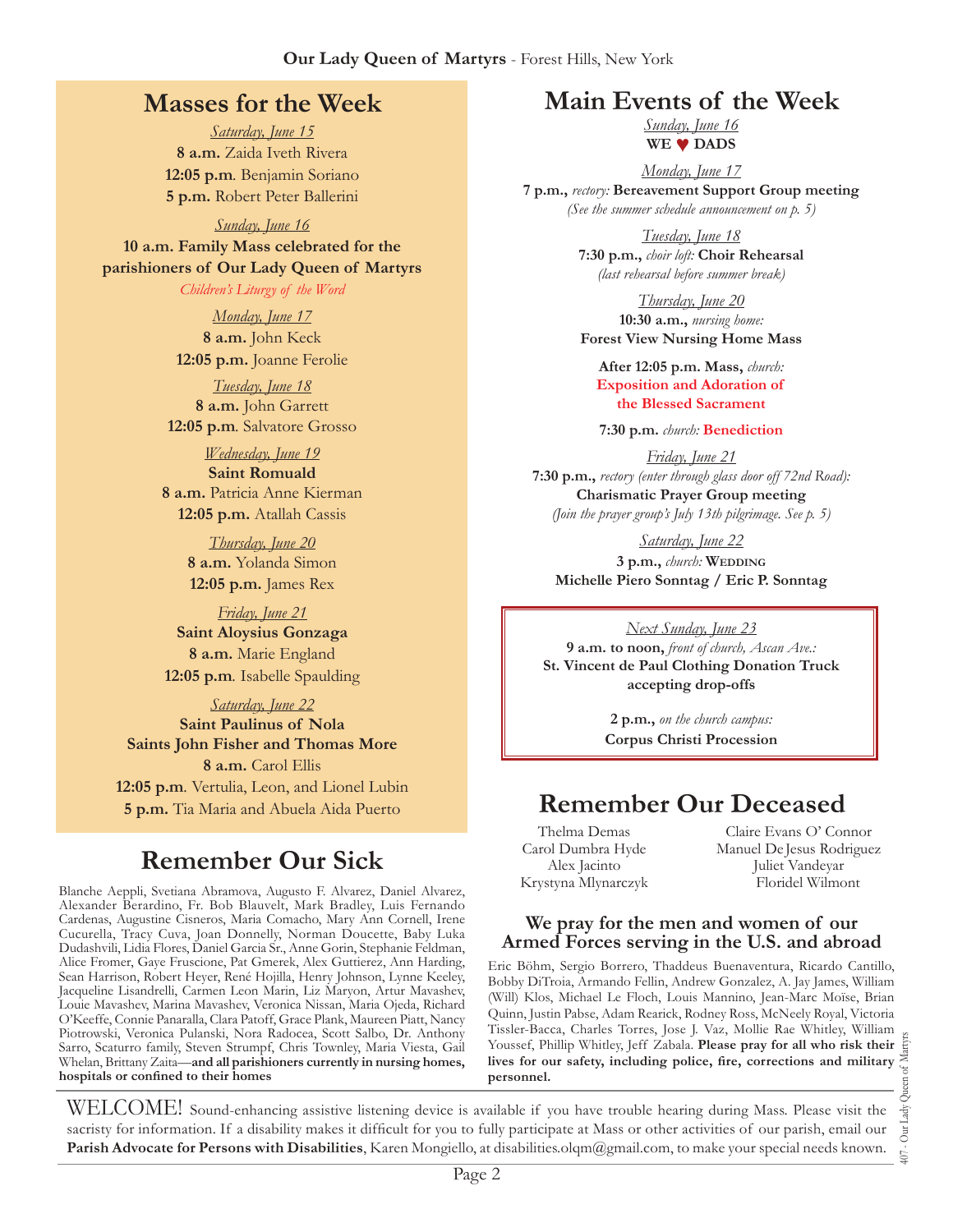#### June 16, 2019 - **The Most Holy Trinity**

# **Sunday Mass Assignments Order of Mass**

SATURDAY, JUNE 15

*5 p.m. Celebrant:* Father Antonin

*Lectors:* Helen Errera, Bettyanne McDonough *Leader of Song:* Joe Annese *EMHCs:* Yorke Mizelle, Kathy Scapp, Mark Scapp

#### **Sunday, June 16**

#### *8:30 a.m.*

*Celebrant:* Father Antonin *Lectors:* Gina Warshaw, David Lee *Leader of Song:* Warren Harding *EMHCs:* Theresa Bryant, Octavia Andrade, Ernie Foli

## *10 a.m.*

*Celebrant:* Father Passenant *Lectors:* Celeste Zervas, Lenny Rodin *Leader of Song:* Warren Harding *Children's Liturgy of the Word:* Edith Kealey *EMHCs:* Therese Michael, Frank Schaefer

## *11:30 a.m.*

*Celebrant:* Father Cunningham

*Lectors:* Johanna Fausto-DiDio, Anita Das *Leader of Song:* Paula Rocheleau Hernández *EMHCs:* Jonathan Rodriguez, Angela Damone, Jacqueline Lakah

## *1 p.m.*

*Celebrant:* Bishop Sanchez *Lectors:* Joanie Molina, Al Smith *Leader of Song:* Joe Annese *EMHCs:* Bettyanne McDonough, Eddy Eng *Members of the Altar Server Society at all Sunday Masses*

**Thank you to all those who serve as ushers**

# **Father's Day Blessings**

Today's Masses are celebrated for the intentions of all the fathers—living and deceased—whose names are written on the Father's Day remembrance envelopes placed on the altar. We ask for God's blessing for all of our dads, stepdads, godfathers, grandfathers and the men who are sources of strength and support for their families!



**Most Holy Trinity** *Cycle C—Choir Mass at 11:30 p.m.* 

**Entrance** *Missal #711—*"Come Now, Almighty King"

**Mass Parts:** Mass of Creation *(Haugen)*

**First Reading** *Missal pg. 180—*Proverbs 8:22-31

**Responsorial Psalm**—Missal pg. 180

**Second Reading** *Missal pg. 181—* Romans 5:1-5

**Gospel** *Missal pg. 181—*John 16:12-15

**Homily**

**OFFERTORY** "The Heavens Are Declaring" *(L. van Beethoven)—Choir Missal #708—*"All Hail, Adored Trinity"

#### **Communion**

"Ave Verum" *(W. A. Mozart)—Choir* "I Bind Unto Myself " *(Trad. Irish)—Solo Missal #334—*"Taste and See"

**Closing Hymn** *Missal* #709-"O God, Almighty Father"

## **Second Collections**

›› Today's second collection isfor summer repairs.

›› Sunday, June 23, the second collection will be for summer air conditioning.

›› Please use the blue envelope at any time to contribute to the Parish Endowment Fund or, at our Parish Giving portal, select Blue Envelope from the pull-down menu. Read more about the fund at ourladyqueenofmartyrs.org/blue-envelope.

## Next Sunday Only **Clothing Drop-Offs Accepted**

## **Sunday, June 23 • 9 a.m. to noon**

**Bring your donations to the St. Vincent de Paul Truck Will be parked near the front of the church on Ascan Avenue**

Donations of new or "like new" clothing for men, women, and children will be greatly appreciated next Sunday. Please do not bring items until the morning of the 23rd, because we do not have storage. Thank you for helping others in need!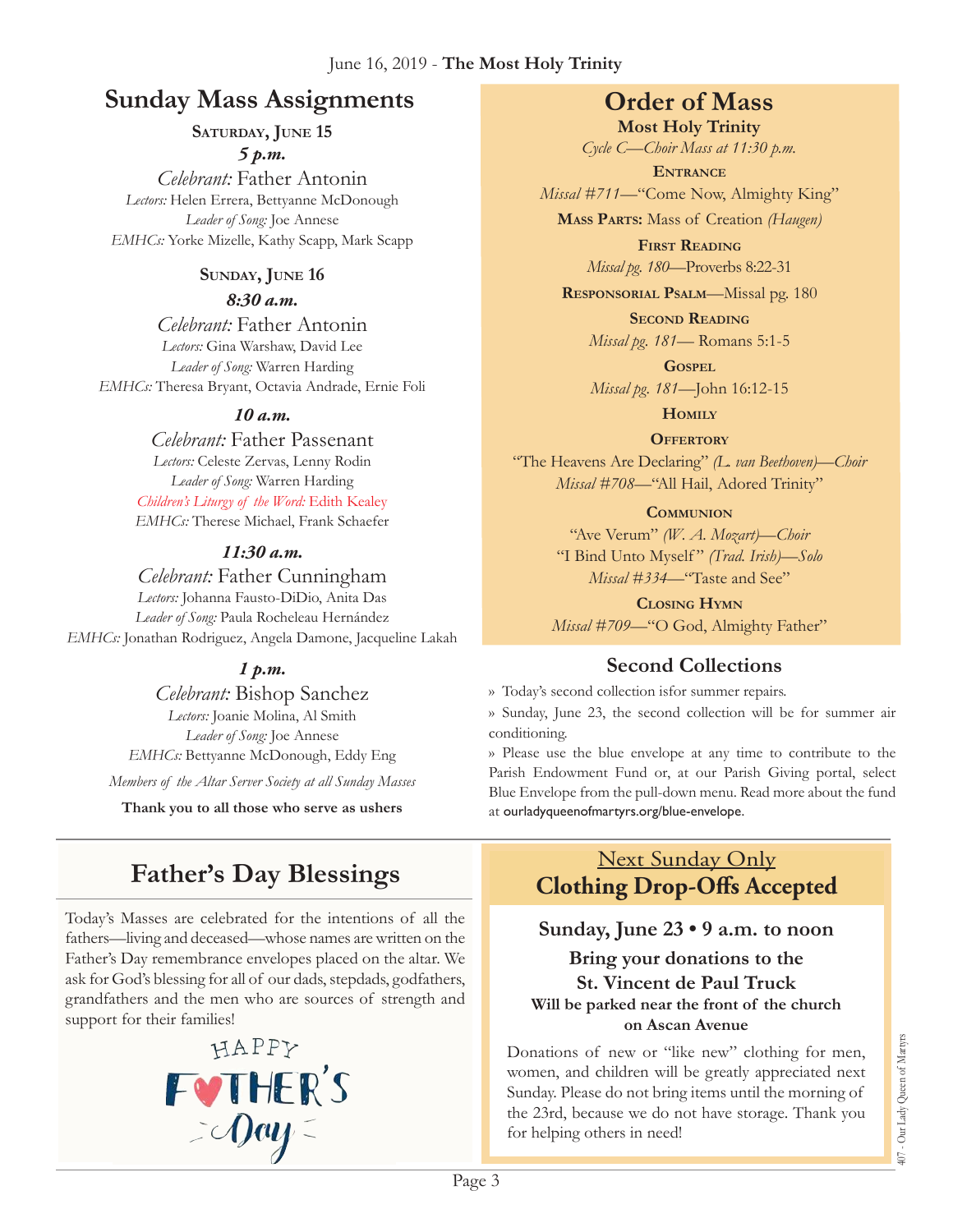

Congratulations to the sixty-nine students from OLQM Catholic Academy and our parish Religious Education program who received the Sacrament of Confirmation from Bishop Sanchez on Pentecost Sunday. We welcome them as full members of the Catholic Church. May they be strengthened by the Holy Spirit and be true witnesses of Christ to others!

# CONFIRMED IN CHRIST!

Regina Abes Olivia Alfaro Cristina Amelia Andrews Nicholas Asca Kalel Baigorria Liah Batista Vivianne Rieu Bednarek Eliana Villafuerte-Bednarek Sebastian Boen Victoria Borg Adam Chan Dante D'Alonzo Natalie DeFeo Rocco Domitrovic Freya Evanchik Claudia Gervasi Mark Gjidoda, Jr. Gracyn Gonzalesy Mathieu Grandchamp-Desraux Kenneth Hafford Quinn Harkins Ryan Hassan Luis Hernandez

Sophia Hoskins Mia Huidobro Gabriella Jalajel Joshua Jazmin Colin Kis Susan Kuzma Cybella Kosinov Sabian Kosinov Jane Rose Luisa Krische Stephen Edward Krische Michelle Krska Claten Peter Lasam Isabelle Ling Gabriel Lopez Gabriella Maldonado Matthew Alexander McCall Marqus McIntosh Matthew Mena Emmanuel Montas Sofia Morales Justin Muniz Greta Nemickas Sarah Neretich

Aidan Thomas O'Connor Alexa Marie O'Connor Elena Oltean Andrew Perez Angelina Perez Ian Pfeiffer Daniel Pszeniczny Miro Quigley Thomas Rakus Saia Sabine Rodriguez Valentino Salamanca Jazmin Alexis San Antonio Frank Sanginesi Jaden Serrano Sara Siciliano Amaryllis Sun Elizabeth SeulGi Tarbutton Matthew Tantillo Elana Valdellon Giuliana Viecco Kevin Wilfinger Shekar Worden Mireya Gabriela Zahne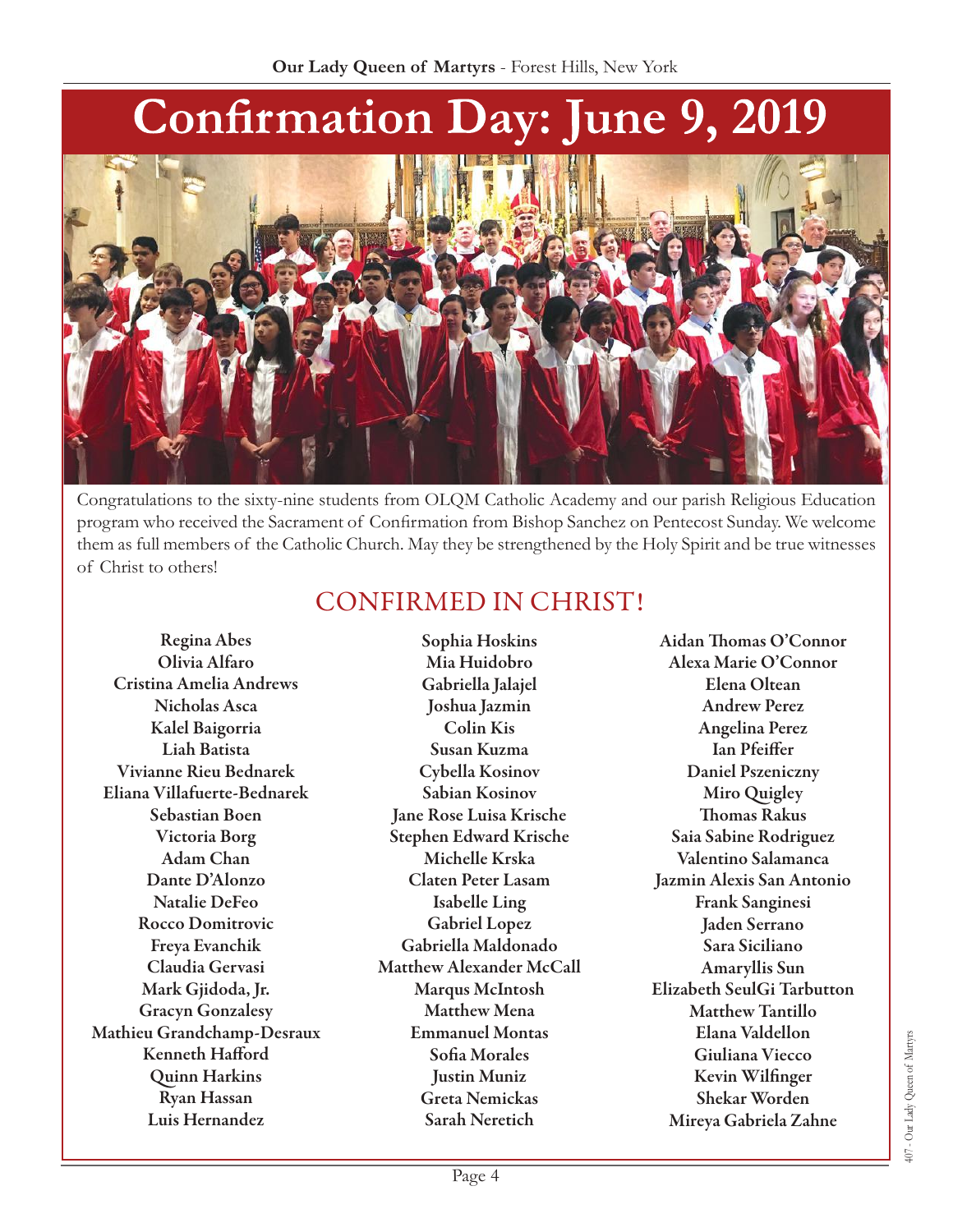## **Pilgrimage to Blue Army Shrine: July 13**

The OLQM Charismatic Prayer Group invites all to join their pilgrimage to the Blue Army Shrine of Our Lady of Fatima in Washington, New Jersey on Saturday, **July 13**. Departure time is **8:30 a.m.** (sharp). Meet in front of the church at the corner of Ascan Avenue and Queens Blvd. Cost: **\$45/person.** Please reserve your seats early because tickets are first come, first served! Contact any of these prayer group members for tickets or other questions:

Virgie Punto 917-770-0897; Marilyn Pagmanua 347-791-4398 Cely de Borja 347-743-2304; Cecille Mendoza 347-453-4147

#### **Bereavement Support Schedule**

Our bereavement support group will meet this Monday, **June 17**, from **7 p.m. to 9 p.m**. in the rectory. This is the last meeting until a new schedule resumes in September. If interested in attending, please contact the rectory at 718- 268-6251 or email Commissioned Lay Pastoral Leader Yorke Mizelle, at [ymizelle@nyc.rr.com,](mailto:ymizelle@nyc.rr.com) for other questions.

#### **Thank You for Your Support—from the Altar Servers**

A BIG thank you to everyone who sponsored the altar servers' recent trip to Six Flags with a financial contribution. It was a fun and memorable outing for them and they're already looking forward to next year!

Please support the Annual Catholic Appeal with *Faith & Good Works.*  Use today's bulletin insert and donate before December 31. Thank you.



## **Weekly Collections**

|                                | June 9     |
|--------------------------------|------------|
| Candle Offerings               | 1,557.00   |
| 1st Collection                 | 10,751.29  |
| 2nd Collection (CCD & Rel Ed.) | 2,227.88   |
| Online Parish Giving           | 1,170.00   |
| Mail In                        | 225.00     |
| <b>TOTAL</b>                   | 15,931.17  |
| Weekly Income Needs*           | 21,250.00  |
| Surplus/(Deficit)              | (5,318.83) |

\* Amount needed weekly to meet church expenses. Figures are unaudited.

Please remember the Roman Catholic Church of Our Lady Queen of Martyrs in your will and estate planning. Contact Bishop Sanchez or Father Passenant at 718-268-6251.

# **Next Sunday June 23 after 1 p.m. Mass**

#### **Corpus Christi Procession with the Blessed Sacrament**

Our choir, prayer group members, and altar servers will join in a solemn procession, with prayers and hymns, to three repositories on our church campus: the convent entrance, the rectory entrance, and the Ascan Avenue church steps for Benediction. All parishioners are invited.



# **RCIA Invitation Rite of Catholic Initiation for Adults**

RCIA is a journey of faith through the sacraments of Baptism, Eucharist, and Confirmation for those age 18 and older. This ministry helps us to grow our Catholic family year after year. If you know someone who desires to become a Catholic, this program of welcome, prayer, and reflection will help them take the next step. RCIA is also for baptized Catholics needing to complete First Communion or Confirmation. It is our privilege to help you become fully initiated into the Catholic Church. Please contact Veronica McCarthy at olqmrcia[@gmail.com](mailto:rectoryolqm@aol.com) or call 718-268-6251, ext. 27, for questions and more information about RCIA.

**Early Bulletin Close for July 4th Holiday.** News announcements for the Sunday bulletin of July 7th are due by 9 a.m. Monday, June 24. Email to olqmcomm@aol.com. All submissions are subject to approval.

| <b>Contact Us</b>                         |                                   |  |
|-------------------------------------------|-----------------------------------|--|
| <b>BY EMAIL</b>                           | <b>BYTELEPHONE</b>                |  |
| Rectory Office:                           | <b>Rectory Office:</b>            |  |
| rectoryolgm@aol.com                       | 718-268-6251                      |  |
| Pastor's Office:                          | <b>Emergency</b> (last rites)     |  |
| pastorolgm@aol.com                        | 718-810-9788 (after office hours) |  |
| Administrator's Office:                   | OLQM Catholic Academy:            |  |
| admn.olgm@yahoo.com                       | 718-263-2622                      |  |
| <b>Bulletin Subjects:</b>                 | Religious Education Office:       |  |
| olgmcomm@aol.com                          | 718-263-0907                      |  |
| <b>OLQM Catholic Academy</b>              | <b>RCIA Office:</b>               |  |
| $info@$ olqmca.org                        | 718-268-6251, ext. 27             |  |
| Pastoral Care Office:                     | OLQM Charity Outreach:            |  |
| dfport@gmail.com                          | 718-268-6251, ext. 43             |  |
| Religious Education Office:               | <b>ONLINE</b>                     |  |
| olgmreled@gmail.com                       | Website:                          |  |
| <b>RCIA Office:</b><br>olgmrcia@gmail.com | www.ourladyqueenofmartyrs.org     |  |
| Deacon Greg Kandra:                       | Facebook, Twitter and Instagram:  |  |
| dcngreg@gmail.com                         | @OLOMChurch                       |  |
| Disabilities Advocate:                    | OLQM Catholic Academy:            |  |
| disabilities olam@gmail.com               | www.olgmca.org                    |  |

[disabilities.olqm@gmail.com](mailto:disabilities.olqm@gmail.com)